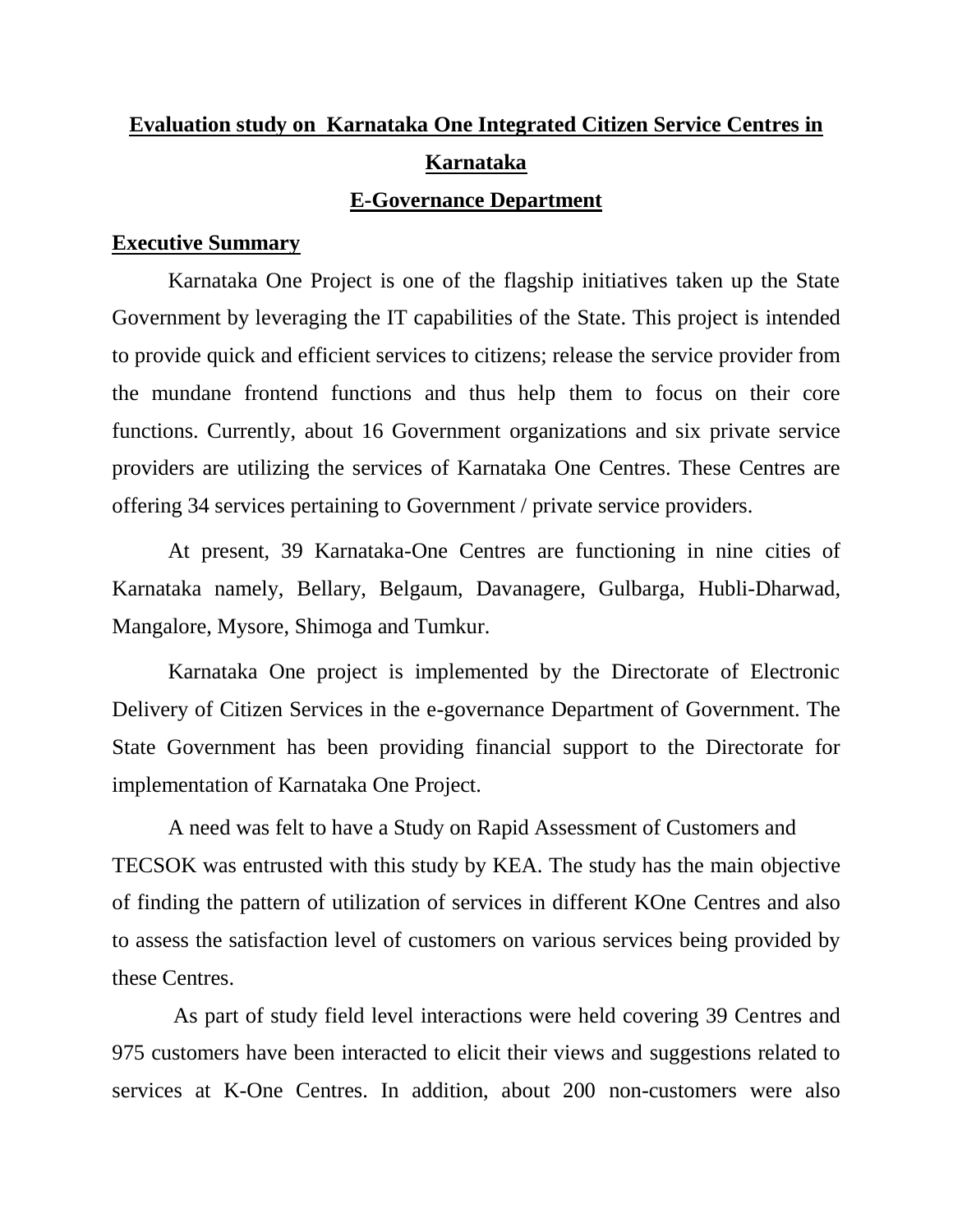contacted to find out the possible reasons for not utilizing the services of K-One Centres. Various Government Departments / Organisations and also private sector service providers were contacted to get their feedback on functions and activities of Centres. Structured questionnaire were used as a tool to gather information.

Based on the data provided by K-One project, pattern of transactions and collections at all 39 Centres were analyzed. Transactions during different weeks of the month and also holidays vis-à-vis working days have also been looked into to assess the pattern. The analysis illustrates that, top ten Centres with respect to transactions accounts for 50.18% of total transactions and 50% of total collections. The transactions and collections generally show a direct relationship with population of city and the period of existence of Centres. The details are highlighted inChapter-3 of the Report.

Satisfaction Level of customers with respect to various parameters were compiled and analyzed. Different criteria like suitability of working hours, adequacy of facilities at the Centre, availability of staff etc., were assessed for all Centres. Basic details of customers were gathered to have a fair idea on customers profile.

A Satisfaction Index (SI) was evolved attributing appropriate weightages for different parameters on a 100 point scale. Sidhartha Layout Centre in Mysore city emerged as top satisfied Centre with highest SI of 93.24. It was noted that, top ten Centres with respect to SI accounts for about 18% of both total monthly transactions and collections, establishing that there is no direct relationship between satisfaction components and performance level of Centres.

On interaction with non-customers, the study revealed that about 29% of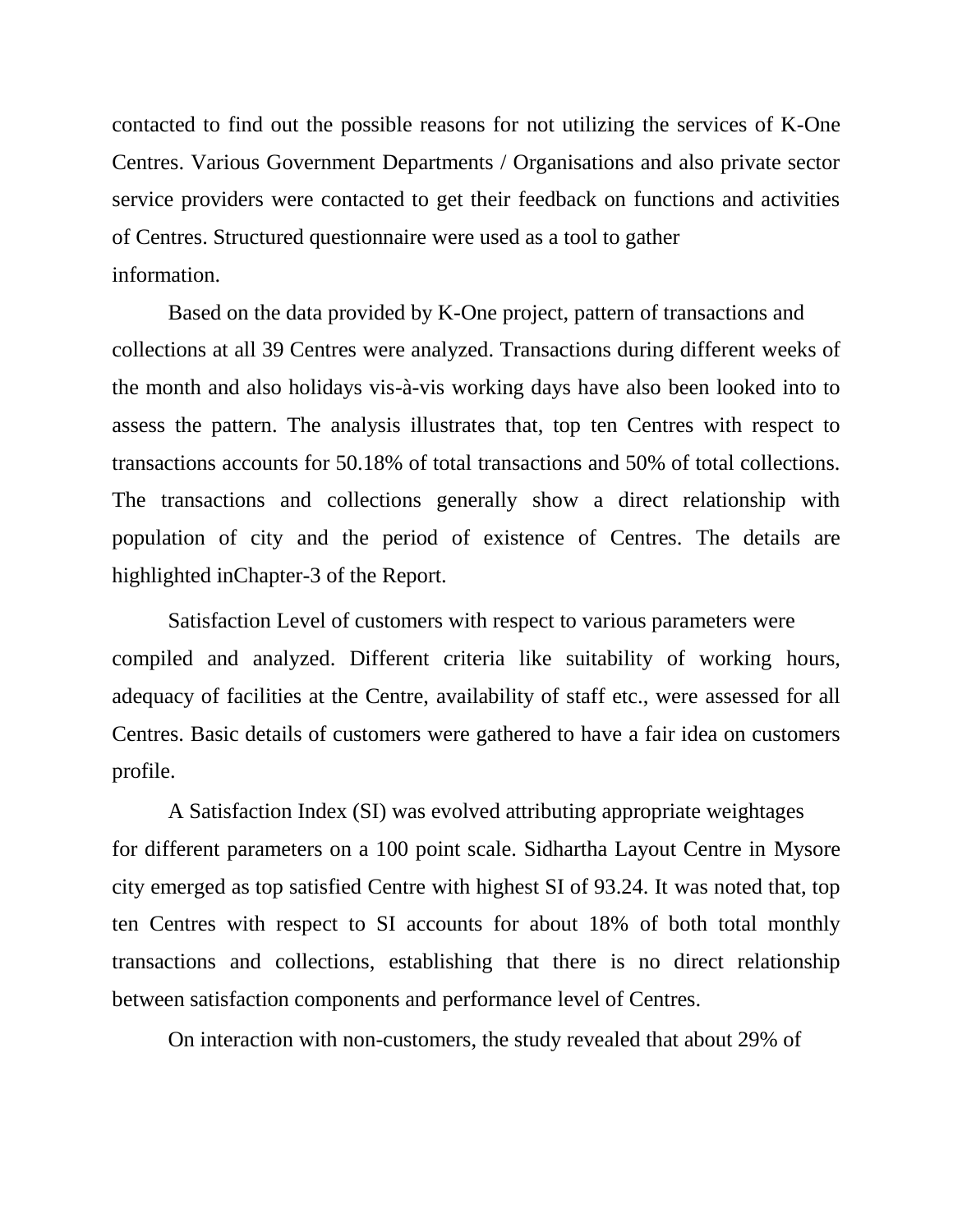respondents were not aware of the existence of K-One Centres and its services. The details of satisfaction assessment are covered in Chapter-4.

Government Departments / Private Service Providers opined that, the functioning of K-One Centres and their experience with K-One Centres are satisfactory. On overall rating of performance of K-One Centres, 50% of respondents rated as 'good', 25% each as 'excellent' and 'average'. More details are in Chapter-5.

Several suggestions were offered during the study including to open new Centres at various potential locations for the benefit of prospective customers. Suitable locations have also been suggested by the respondents. Suggestions were made to include more services such as railway ticket booking/reservation facility, BSNL Currency recharge/top up facilities which may benefit more customers.

Other suggestions like extension of working hours, maintenance of facilities, providing basic amenities, need for organizing orientation and sensitization programmes for all level of staff involved in working of KOne Centres were also offered during the field study.

Based on the interaction with various stakeholders, the study comes out with certain recommendations which can be implemented on either short term or long term basis. Major recommendations comprise strengthening of operating system in the Centres enabling to render the services in a more professional and effective way.

Need for wide publicity for K-One Centres and its range of services through distribution of hand bills, banners, newspaper insertions, advertisement in local newspapers, radio and cable channels was also recommended in the Report. This would help in a putting the Centres to optimal use.

On long term basis, the study suggested to open new Centres at potential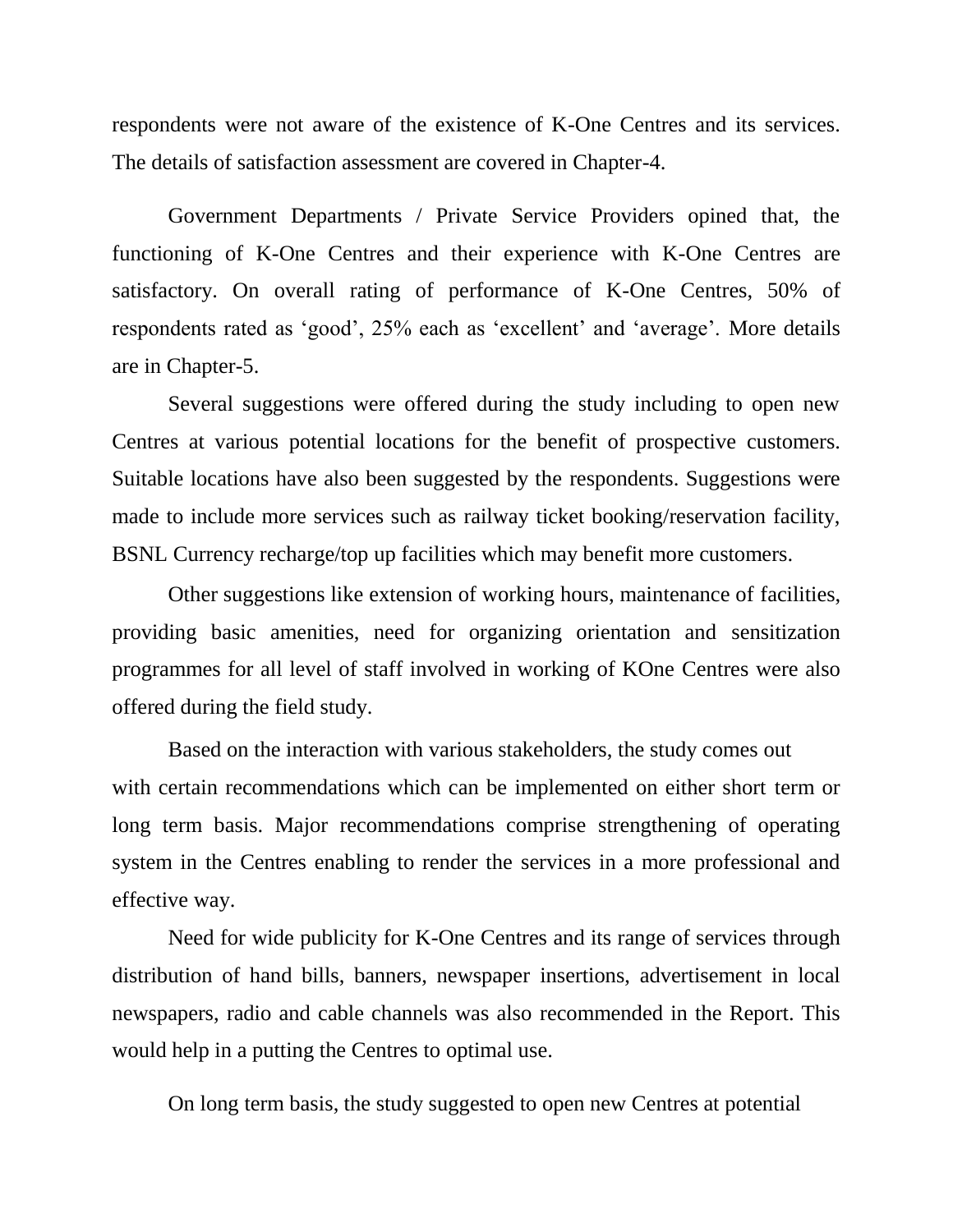locations as the current estimated coverage of K-One Centres is just 27% of households in the nine cities considered for the study.

Recommendations were also made to put more efforts to create awareness on K-One Centres to increase the transactions at existing Centres at least to the level of top ten Centres. Focus should be given initially to the Centres in the city with higher population, for example, Mysore city. More services can also be added to the purview of the K-One Centres for the benefit of customers depending on practicability to include such additional services.

1. A broad guidelines is evolved for opening of new Centres as below:

- 1. There must be a K-One Centre, which is accessible to customers within a distance of 5 kms.
- 2. K-One Centres to be set up at major locations with more than 25,000 potential customers. Based on this criteria, around 200 K-One centres may required to be opened to cover the urban population.
- 3. Existing / proposed payment counters of service providers mainly ESCOMS & Water Boards need to be reckoned when setting up new KOne Centres to avoid possible overlapping.
- 4. Suggestions offered by customers and service providers during the Study can also be considered while taking the decision on opening new Centres.

More K-One Centres could be set up across the State as it would be advantageous to both the customers and service providers as such Centres are carrying out multiple tasks in a single point saving time and resources.

To summarize, K-One project is currently striving its best to achieve the mission – 'One Stop Shop For Non Stop Citizen Services' and need to enhance their presence and visibility across the State, which will go a long way in realizing the set vision of **K-One project**.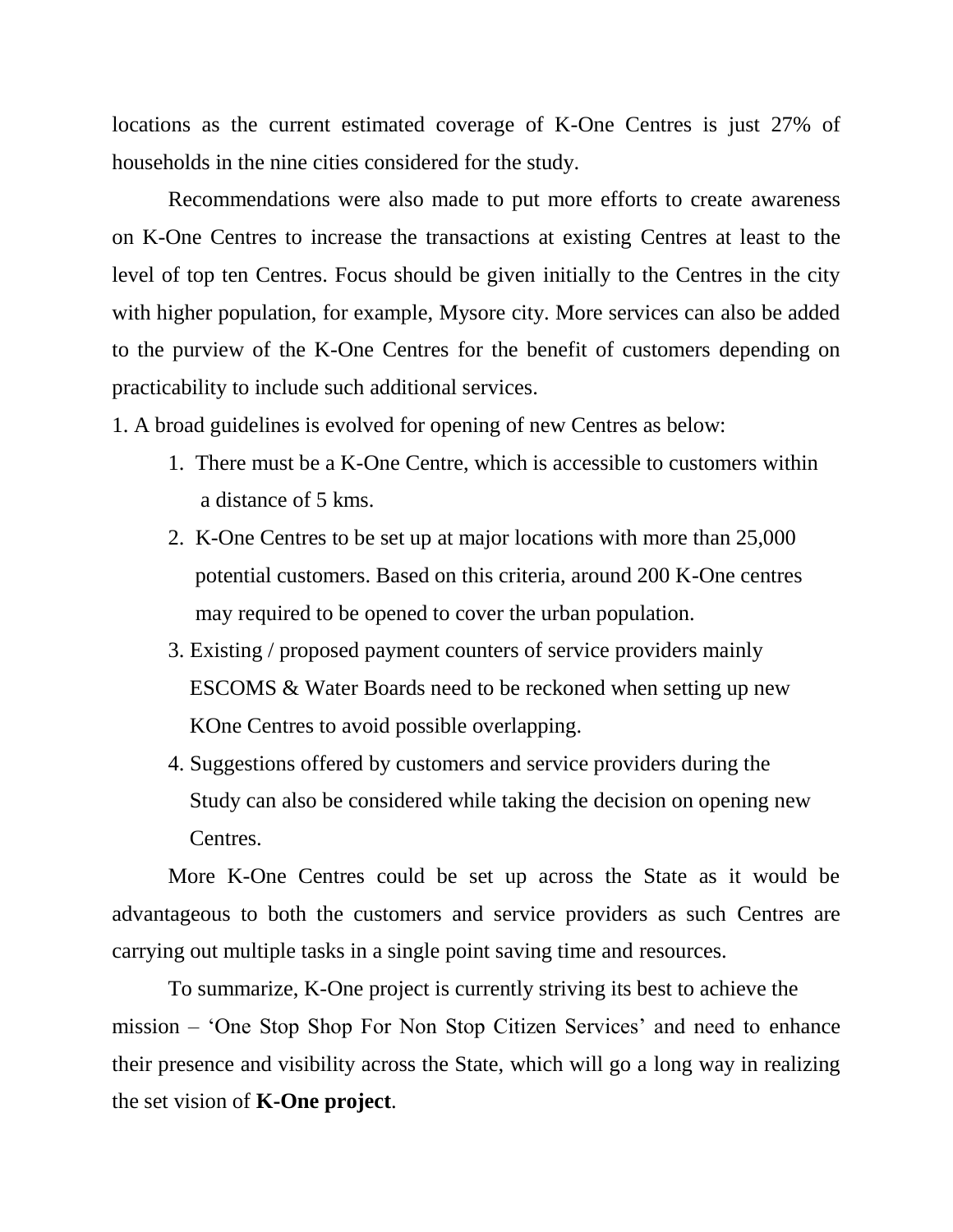## **Findings, Suggestions and Recommendations**

#### **Findings**

## **a) Pattern of Transactions**

The study reveals that the pattern of utilization of services provided by K-One Centres is more or less same across Centres. Following are the findings on pattern of utilization, based on the data provided by the Directorate:

• It is estimated that, about 27% of households are utilizing the services of K-One Centres in nine Cities, maximum being in Hubli Dharwad city.

. • The average transactions per day during the month of May, 2014 was 15,787 in nine Cities, whereas average collection per day was Rs.147.99 lakhs. The average daily transaction and collection were highest again in Hubli Dharwad.

• The overall average for nine Cities was 405 transactions per day per Centre, whereas average daily collection per centre was Rs.3.79 lakhs.

• Customers prefer payment of bills in cash than other modes, as about 69% collection was through cash during May, 2014.

• Payment of electricity bills forms a major portion, both in transactions and collections, with a share of 56.71% and 64.67% in total transactions and collections respectively

• Top ten centres account for 50.18% of total transactions and 50% of total collections.

• Three cities had the highest transactions on 20th May, whereas two cities on 21st and other two cities on 12th. Remaining two cities at the transactions on 13th and 19th of the month.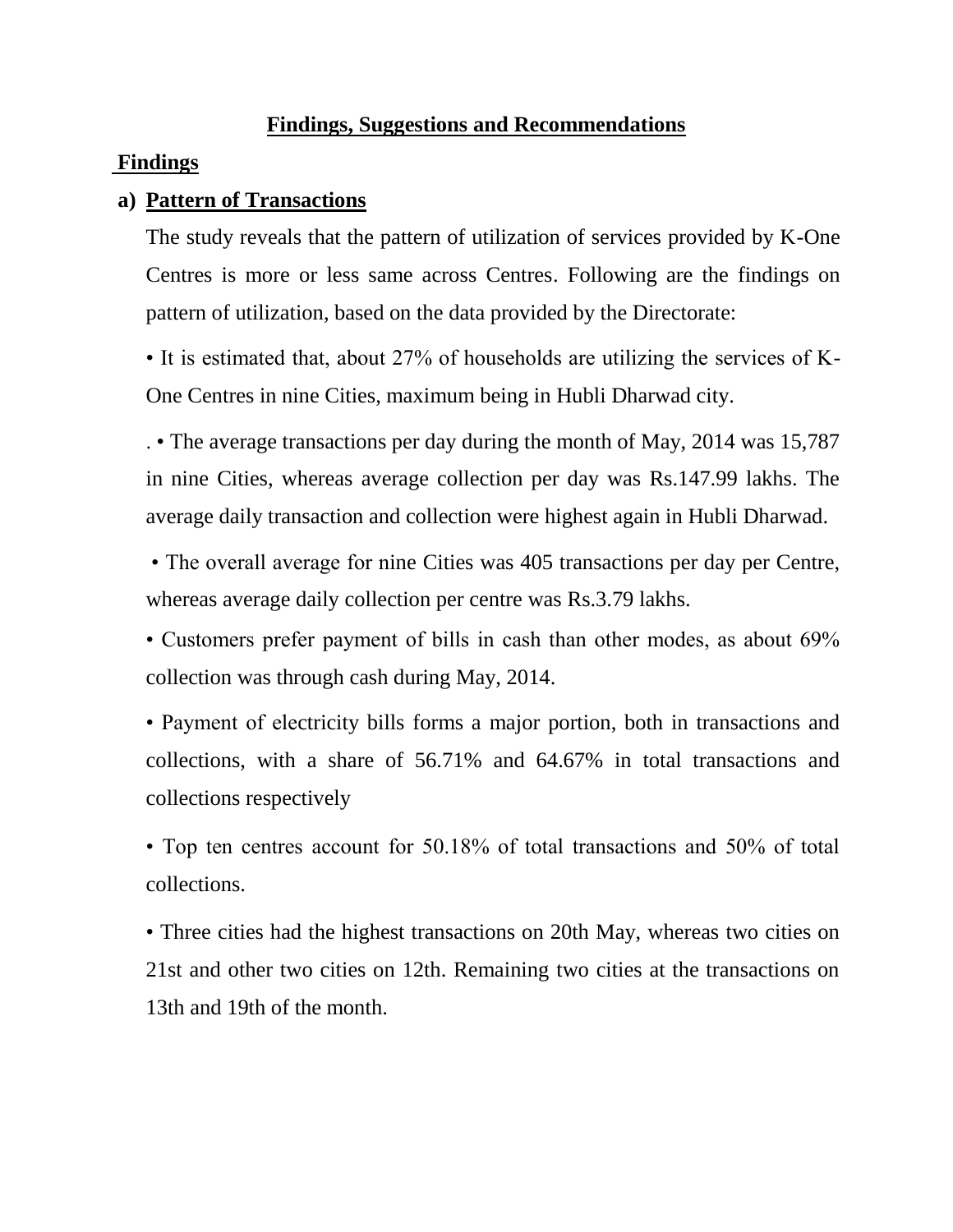• About 47% of transactions were held during the top ten days, 33% during middle ten days and the balance 20% during the bottom ten days.

• Transactions during the 3rd week was highest followed with 2nd week of the month. The least transactions was in 1st week.

• In overall situation, the average daily transactions per centre was lesser on public holidays than on Sundays. However, it was reverse in five cities.

• In a nutshell, the pattern of utilization of services and transactions in K-One Centres exhibits that the pattern is linked to the population and status of the city and also age of the Centre.

## **b) Customers Satisfaction**

Rapid assessment on customers satisfaction revealed that most of the customers are satisfied with the functioning of K-One Centres and also services being provided at these Centres. Following are the major findings :

• Of 975 customers interacted as part of study, 24% of customers are residing within one km. of respective centres, whereas 29% are residing beyond 3 kms. distance.

• Majority (60%) of the respondents were in the age group of 21-45 years and only 6% of respondents were below 20 years.

• With regard to educational level, 64% of respondents were above PUC and 19% were with educational level upto SSLC.

• Even though, K-One Centres offer multiple services, 32% of customers are availing only one service whereas 25% are using the Centres for two types of services. The percentage of customers who are availing more than five services are negligible.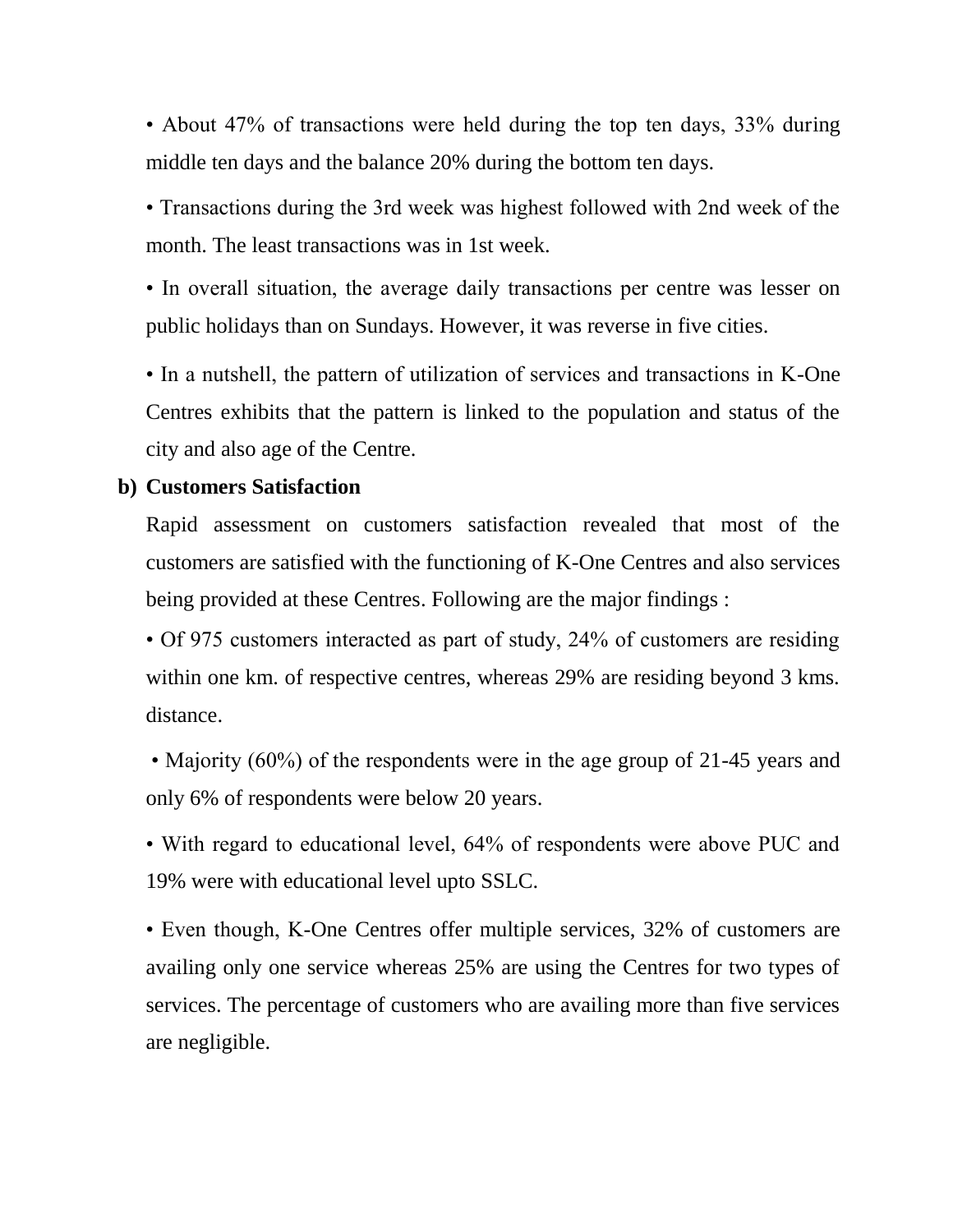• Most of the customers (89%) are happy with the existing working hours. However, some of the customers suggested stretching the timings at least on peak hours / days.

• In relation to ambience of the Centres 19% of customers have graded at 'excellent' and 60% as 'good'.

• Most of the customers were satisfied with the number of staff and their performance in the Centres.

• 50% of customers indicated that, they have never come across interruptions either due to failure in connectivity or power supply in K-One Centres.

• In most of the cases (41%), customers required to wait 5 -10 minutes for their turn, which generally acceptable to the customers.

• Majority of the customers felt that, the location of Centres is convenient and easily accessible except in some stray cases.

• As many as 26% of customers expressed their overall rating on Centres as 'excellent', 69% as 'good' and balance 5% as 'average' or 'poor'.

• Satisfaction Index was evolved based on various satisfaction parameters, with appropriate weightages to different attributes in order to have a common rating reflecting the satisfaction level of customers. Top ten centres with respect to SI accounted for about 18% of both total monthly transactions and collections. The analysis illustrates that, there is no direct relation between satisfaction level and performance of Centres.

#### **c) Interaction with non-customers**

As part of field study interactions were held with 195 non--customers, to find out the possible reasons for not availing services for K-One Centres. The interactions reveal the following :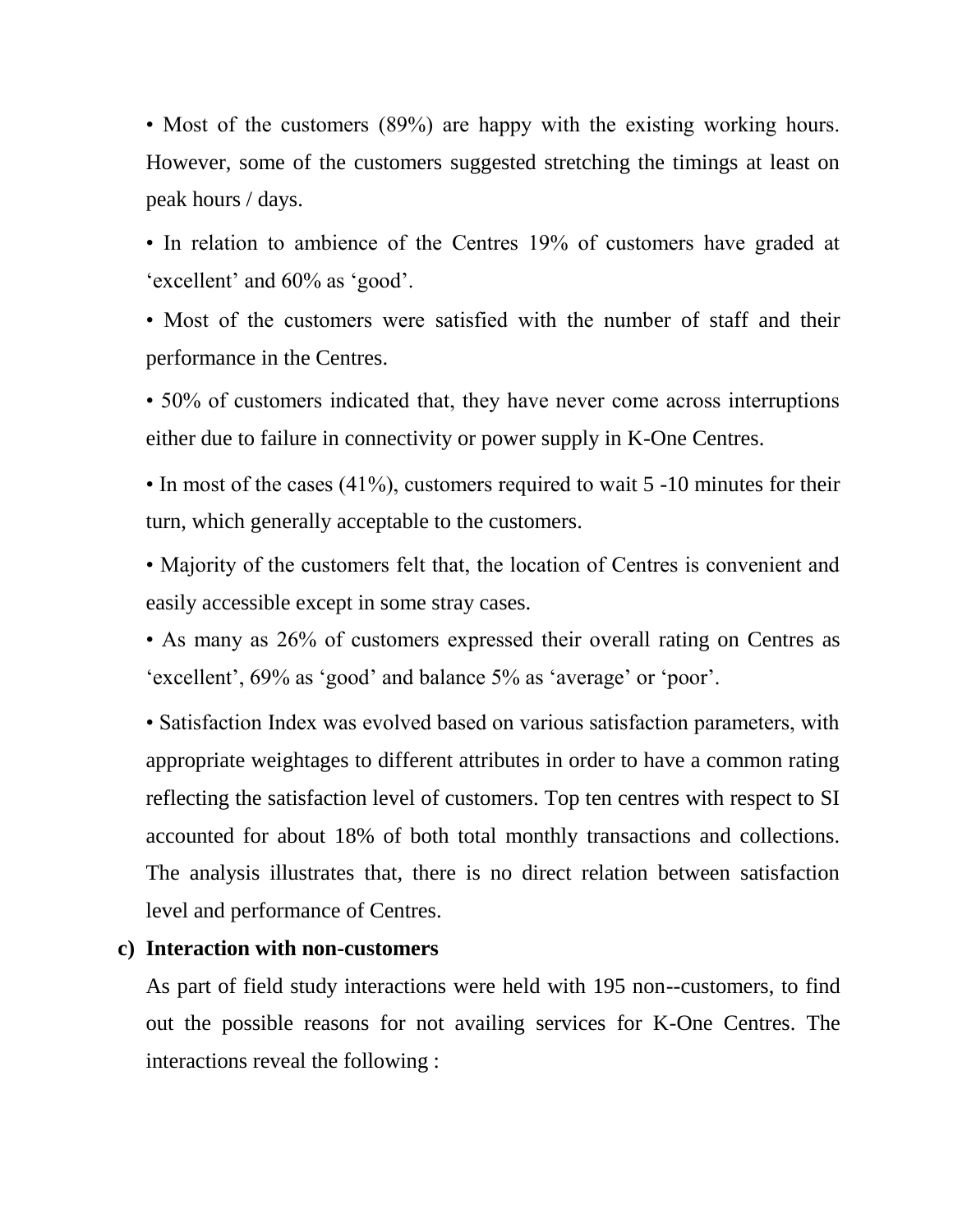• 71% of non-customers are aware of K-One Centres, but services are not being utilized. The balance 29% of the respondents are not aware of the existence of K-One Centres and its services.

• 59% of non-customers informed that, payment in regular counters of service providers are more convenient than K-One Centres.

• About 24% of non-customers prefer to pay in regular counters instead of K-One Centres, as they want to utilize their leisure time.

• About 14% of non-customers are paying their bills online / ECS, which they felt more convenient.

• About 10% of non-customers have discontinued using the services of K-One Centres due to one or other reasons. On enquiry, it was found that following are some of the reasons for discontinuing the services.

- Shifting of residence / working place and the new place is not convenient for payment in K-One Centres

- Encountered technical error in acknowledging the payments which resulted in demanding for arrears by the service providers in the subsequent bill

- Non-responsive in handling complaints and shortcomings

- Increased problem in parking of vehicles at nearer place of K-One Centre

• Faced problem of waiting in the queue for longer period on many occasions.

# **d) Feedback from Government / Private Service Providers**

Government organizations and private service providers were interacted to obtain their feedback on functioning and services of KOne Centres. Analysis of the questionnaires received from these service providers and also interaction with them reveal as follows :

• The method adopted for data collection on payments varies from Department to Department based on their set system.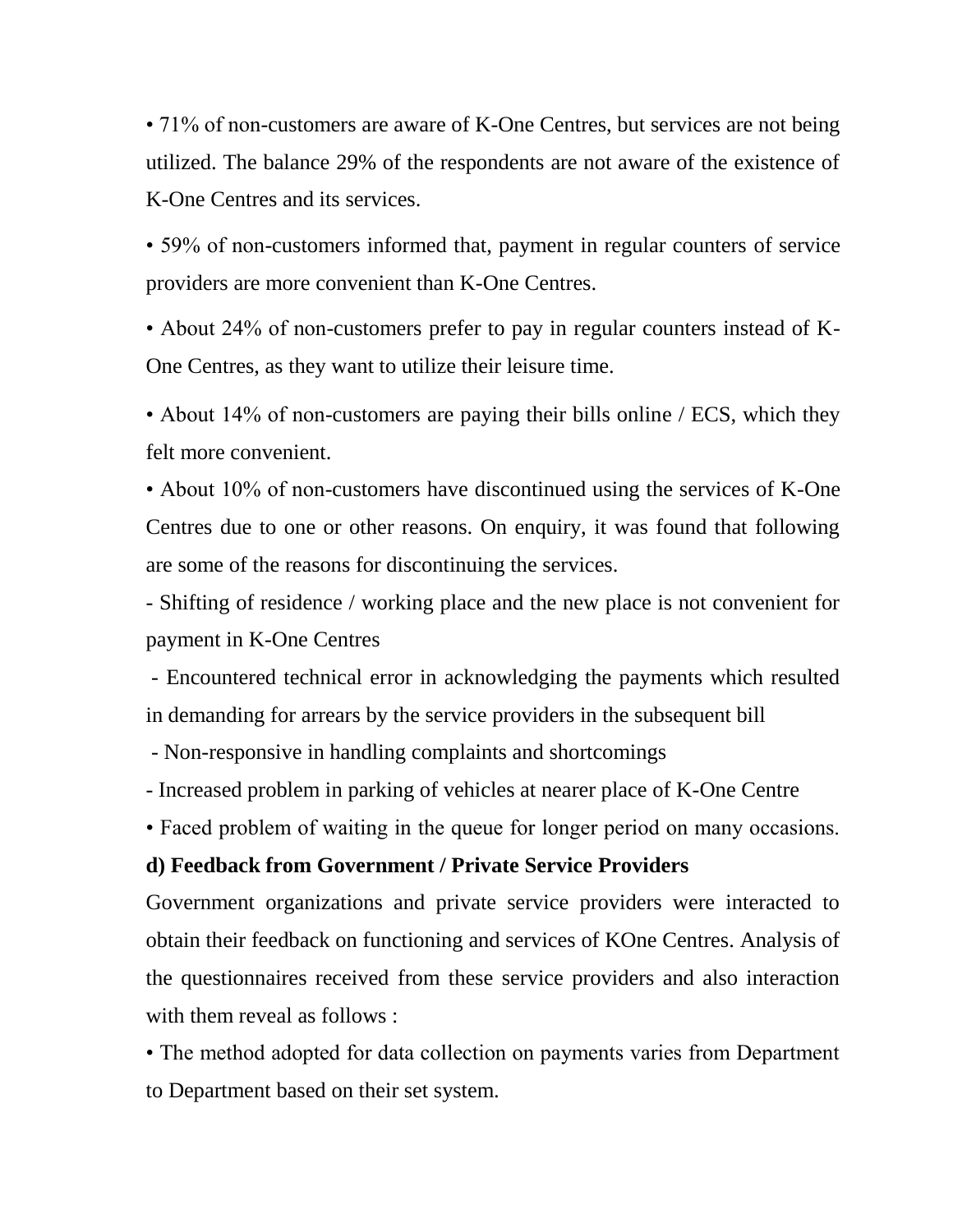• About 78% of respondents informed that, they are getting the data on transaction / collections on time and they rarely came across situation of missing information on payment by customers in the MIS report.

• About 33% of respondents indicated that, they came across cases with errors in basic customer information like account no. , R R number etc., but only in stray cases.

• 72% of the respondents indicated that, K-One Centres transfer the funds collected within the time line as agreed upon in the contract.

• Most of the respondents are OK with the existing format of MIS report and not proposing any modifications.

• Respondents suggested to open more centres and also indicated potential locations for establishing new centres. Further, they have also suggested to include some additional services to the ambit of K-One Centres.

• On overall rating of performance of K-One Centres, 50% respondents rated as 'good', 25% each as 'excellent' and 'average'.

• Most of the service providers have indicated their satisfaction with the services being provided by K-One Centres.

# **Suggestions**

During the study, respondents, both customers and service providers, have offered several suggestions, which are summarized below :

• To open new Centres at various potential locations for the benefit of prospective customers. The locations were also suggested by them as follows:

| <b>District</b> | <b>Suggested locations for New Centres</b>                     |
|-----------------|----------------------------------------------------------------|
| Bellary         | (1) Gandhinagar (2) Cowl Bazar (3) Radio Park                  |
| Belgaum         | (1) Aanagal (2) Chidambarnagar, (3) K.L.E, (4) Vidyanagara (5) |
|                 | Mahanteshnagar (6)Shitetpse, (7) Ontumure (9) Ramathirthanagar |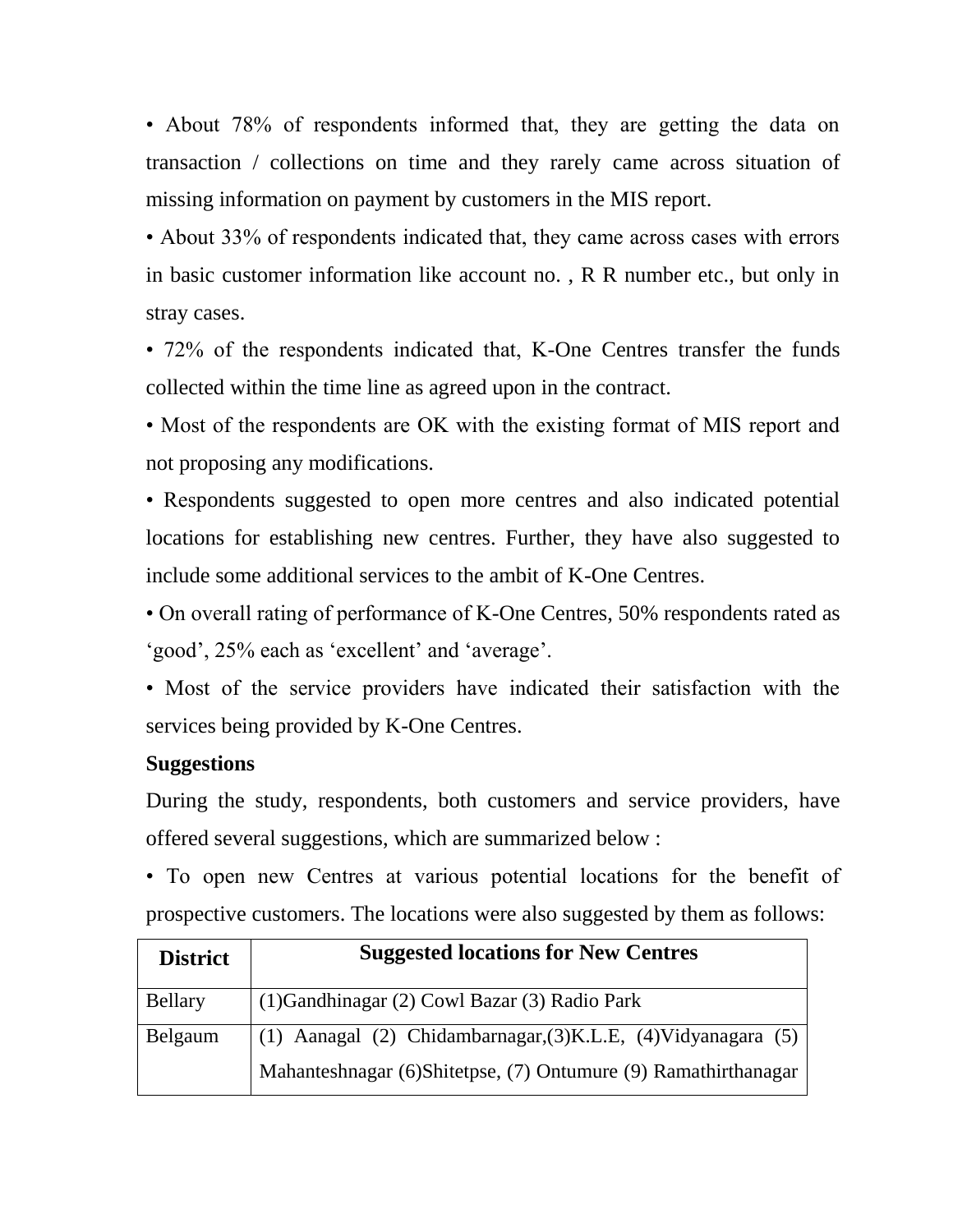|               | Gundunagar (11) Naidunagar (12) Aanjenayanagar<br>(10)           |
|---------------|------------------------------------------------------------------|
|               | (13) Vadgav (14) Sangameswara Nagara, (15) K.S.R.T.C (16)        |
|               | A.P.M.C (17) Ajjam Nagara (18) Shahunagar (19) Ganapathi         |
|               | Temple (20) Sadashiva nagara (21) Boojur Kalone (22) Jalava      |
|               | Nagar                                                            |
| Davanagere    | (1) Near Gadiyara Kamba (2) Devaraja Arus Extension (3)          |
|               | Hosabhavicircle & in new Davanagere area (4) Nittuvalli (5)      |
|               | K.B. Extension                                                   |
| Gulbarga      | (1) Jewargi colony (2) Sangmeshwar Nagar (3) Nehru Gunj          |
| Hubli         | (1) Bandiwad (2)Ananda Nagara (3) Old Hubli (4) Old Hubli        |
| Dharwad       | (near Siddarudamatt) (1)Bharathi nagara (2) Kamanakatti (3)      |
|               | Saptapur (4) Thejasvinagara                                      |
| Mangalore     | (1) Padavinangadi (2) Kulashekar, (3) Kaikamba (4) Bikarinakatte |
| <b>Mysore</b> | (1) Naidunagar (2) Gundunagar (3) Agrahara (4) JP Nagar          |
| Shimoga       | (1) Cote Complex (2) S.N. Market (3) Krushinagara<br>(4)         |
|               | Vidyanagara                                                      |
| Tumkur        | (1) Sapthagiri Extension (2) Mruthi Nagara (3) Saraswathipuram   |
|               | (4) Malekot (Dana palace)                                        |

- To include following additional services, to the existing range of services :
	- $\triangleright$  Railway Ticket Booking/Reservation Facility
	- $\triangleright$  Payment of fees Admission / Examination & Other fees for Mysore Open University and other Universities
	- $\triangleright$  Payment of fees for Revaluation, Photocopy of Answer Sheet & Retotaling for SSLC, PUC, VTU etc..
	- $\triangleright$  Issue of Student / Citizen Bus Pass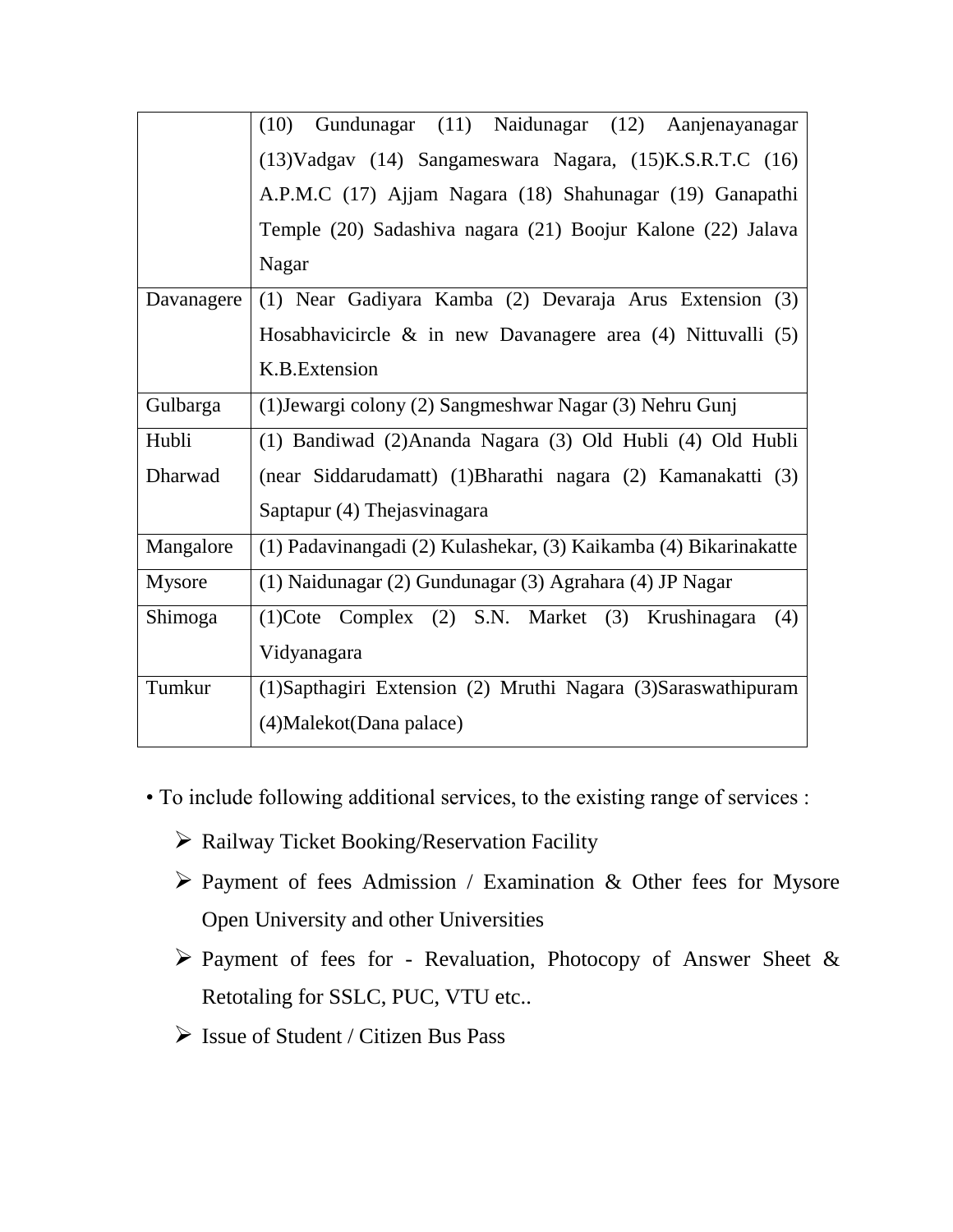- $\triangleright$  Collection of shop rent located in the building owned by City Corporations
- $\triangleright$  BSNL Currency recharge / top up facilities
- $\triangleright$  Life Insurance Corporation premium payments

• To extend working hours at least on peak days, to avoid possible extra rush due to due dates for payments. To stretch working hours from 7 am to 9 pm at least on selected days of the week to benefit some customers. To open more counters during peak hours and to handle specialized / time consuming services.

• To organize orientation programme at all levels such as counter staff, Centre Manager, District Coordinator, etc., to sensitize them to the needs of customers and also for making service delivery mechanism as more effective.

• To locate the Centres preferably on the main road and also in ground floor enabling senior citizens for easy access. To display the details of services provided in the Centres for information of public. Basic amenities such as drinking water and minimum seating capacity need to be arranged at Centres.

• To provide UPS with higher capacity in order to provide the services without any interruption. Currency counting and fake currency detecting machines may also be provided at least to the major Centres.

• It was also suggested to organize orientation workshop for officials involved in the work on a regular interval to keep them alert on current system of functioning.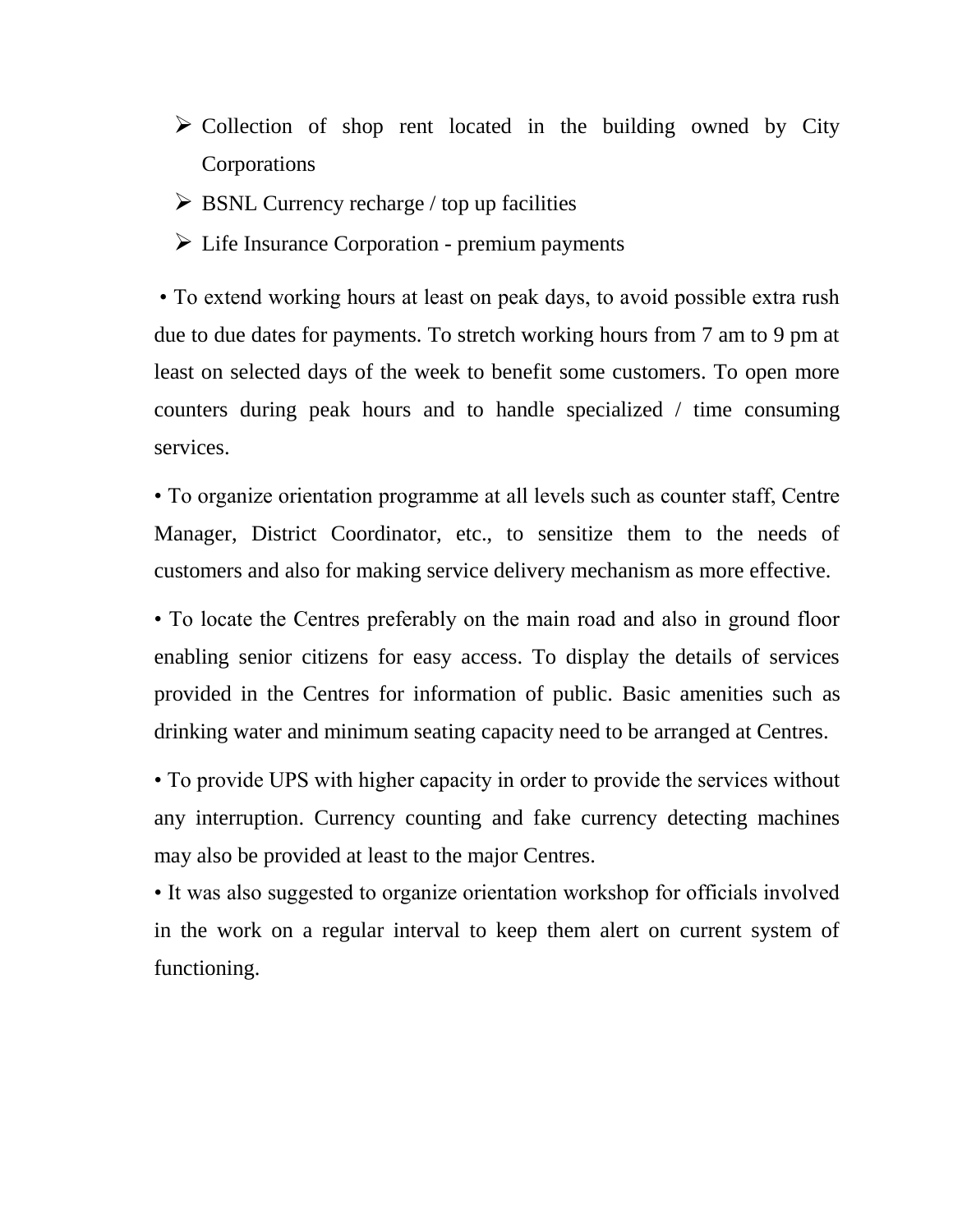## **Recommendations**

Based on the field study, interactions with major stakeholders, findings of the study and suggestions offered at various levels, recommendations are made as follows:

# **a) Short-term Practicable Recommendations :**

• To strengthen the facilities in the Centres enabling to render the services in a more professional and effective way. More particularly, K-One centres can be converted into disabled friendly by constructing ramps and wherever possible can be shifted to ground floor to help senior citizens. Basic amenities like drinking water, sufficient seating facility, maintaining cleanliness, proper lighting etc., can be ensured to make customer comfortable.

• To take care of regular maintenance of computer system and other facilities.

• To give wide publicity for K-One Centres and its range of services through distribution of hand bills, banners, newspaper insertions, advertisement in local newspapers, radio and cable channels.

• To insist channel partners to take quick actions in rectifying the computer system in Centres in case of break downs.

• To open / earmark exclusive counters for handling specialized services like issue of ration card etc., which are more time consuming.

• To deploy more staff / counters depending on extra peak hour / peak day rush.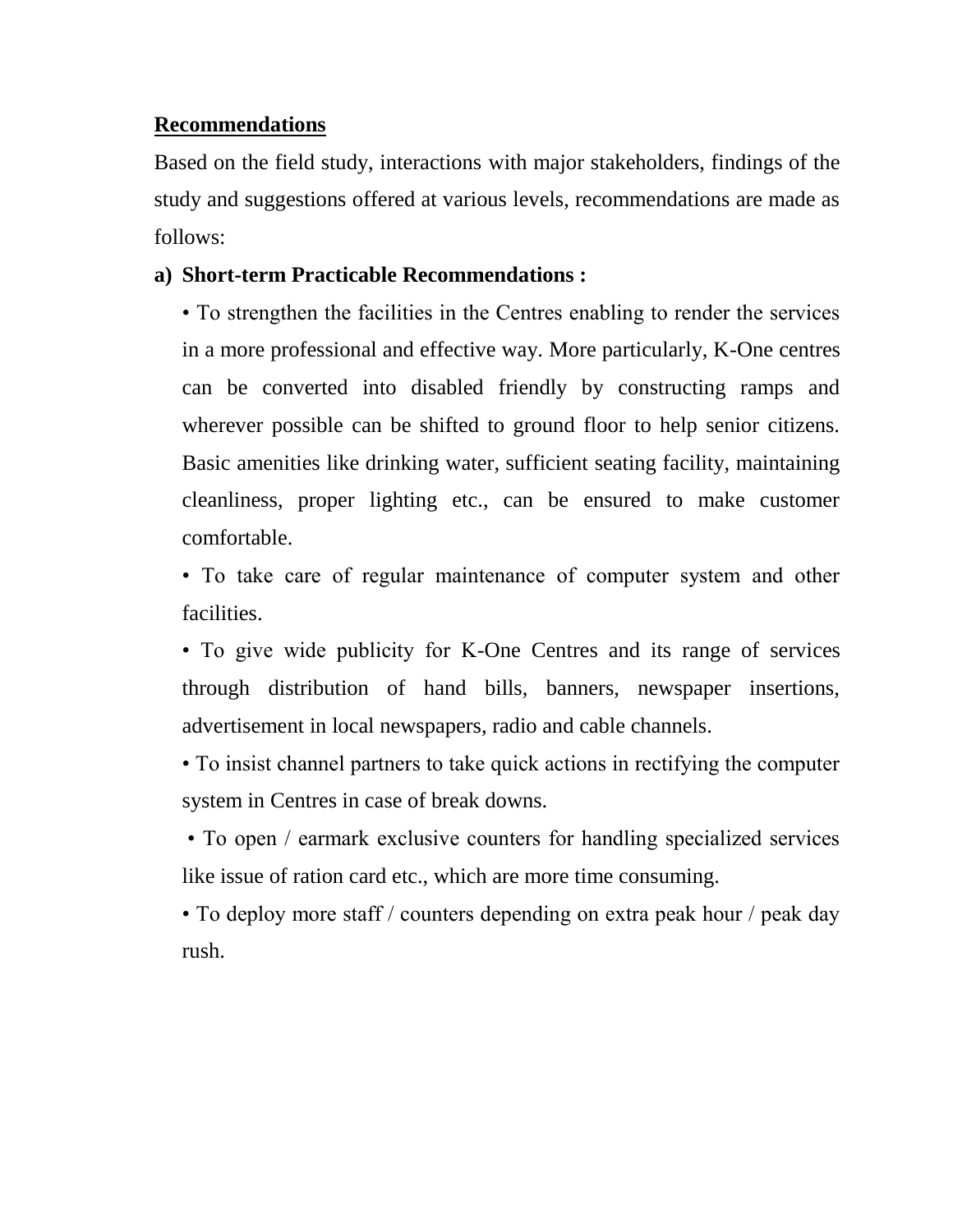#### **b) Long term practicable recommendations** :

• The estimated coverage of K-One Centres is just 27% of households in the nine cities considered for the study. This indicates a huge potential to open more Centres in all districts across the State.

• Efforts should be made to create awareness on K-One Centres to increase the transactions at existing Centres at least to the level of top ten Centres. Focus should be given initially to the Centres in the city with higher population, for example, Mysore city.

• More services can be added to the purview of the K-One Centres for the benefit of customers depending on practicability to include such additional services.

• The demand for K-One Centre is well established as almost all families are bound to pay one or other bills like electricity, water, property tax etc., other than specialized services. Under this circumstance, a large number of K-One Centres required to be opened to cater to the needs of population.

• A broad guidelines is evolved for opening of new Centres as below:

- There must be a K-One Centre, which is accessible to customers within a distance of 5 kms.

- K-One Centres to be set up at major locations with more than 25,000 potential customers. Based on this criteria, around 200 K-One centres may required to be opened to cover the urban population.

- Existing / proposed payment counters of service providers mainly ESCOMS & Water Boards need to be reckoned when setting up new K-One Centres to avoid possible overlapping.

- Suggestions offered by customers and service providers during the Study can also be considered while taking the decision on opening new Centres.